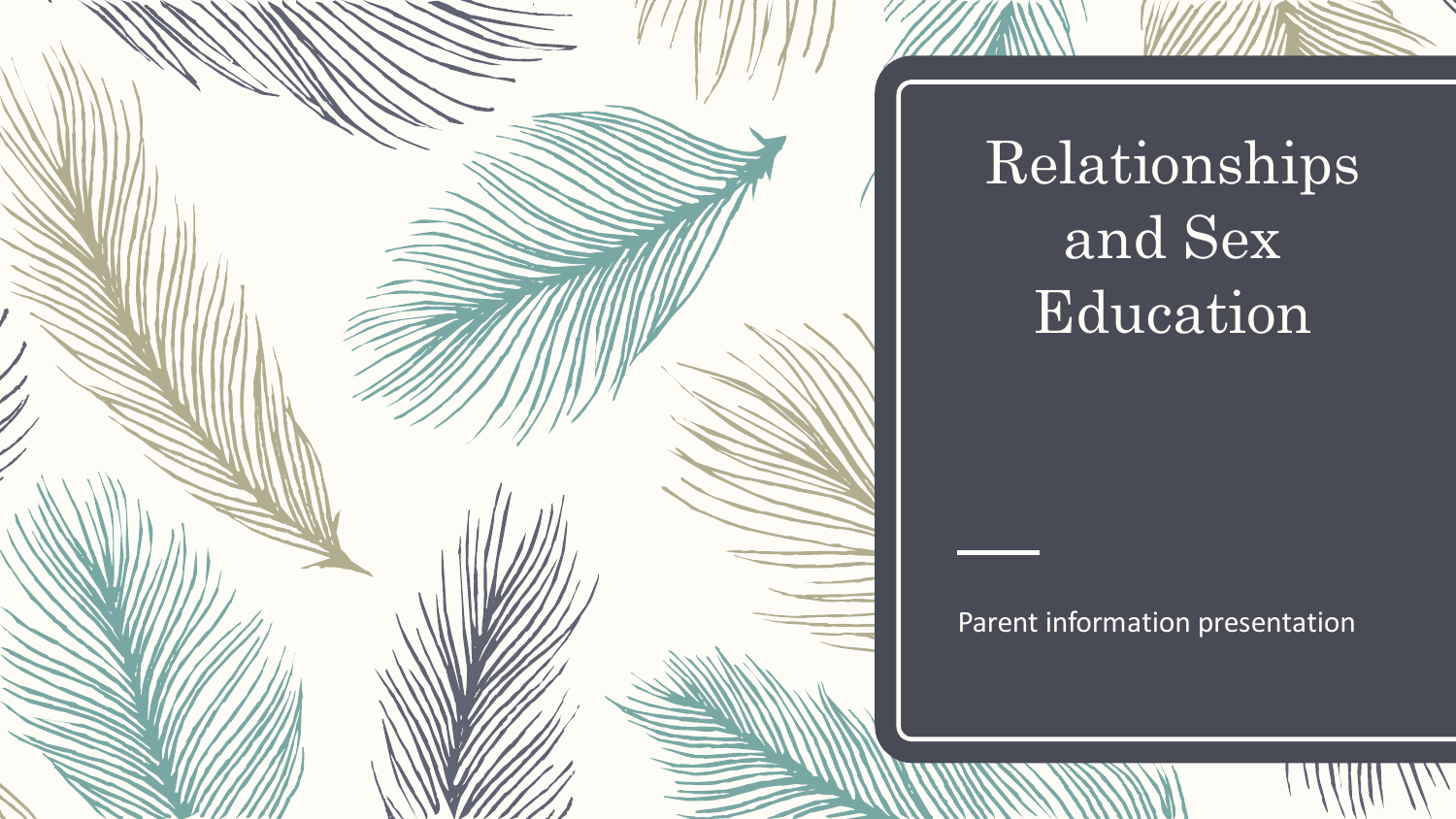## Introduction

- Teaching Relationships and Sex Education became compulsory for schools in September 2020.
- Our children are growing up in an increasingly complex and constantly changing world where they are expected to live both a physical and virtual existence. This opens up many positive and exciting opportunities but also exposes our pupils to challenges and risks
- Previous guidance/recommendations on relationships and sex education now form a compulsory part of the curriculum
- It is important that pupils are taught about puberty in a timely manner in order to adequately prepare them for the changes they will face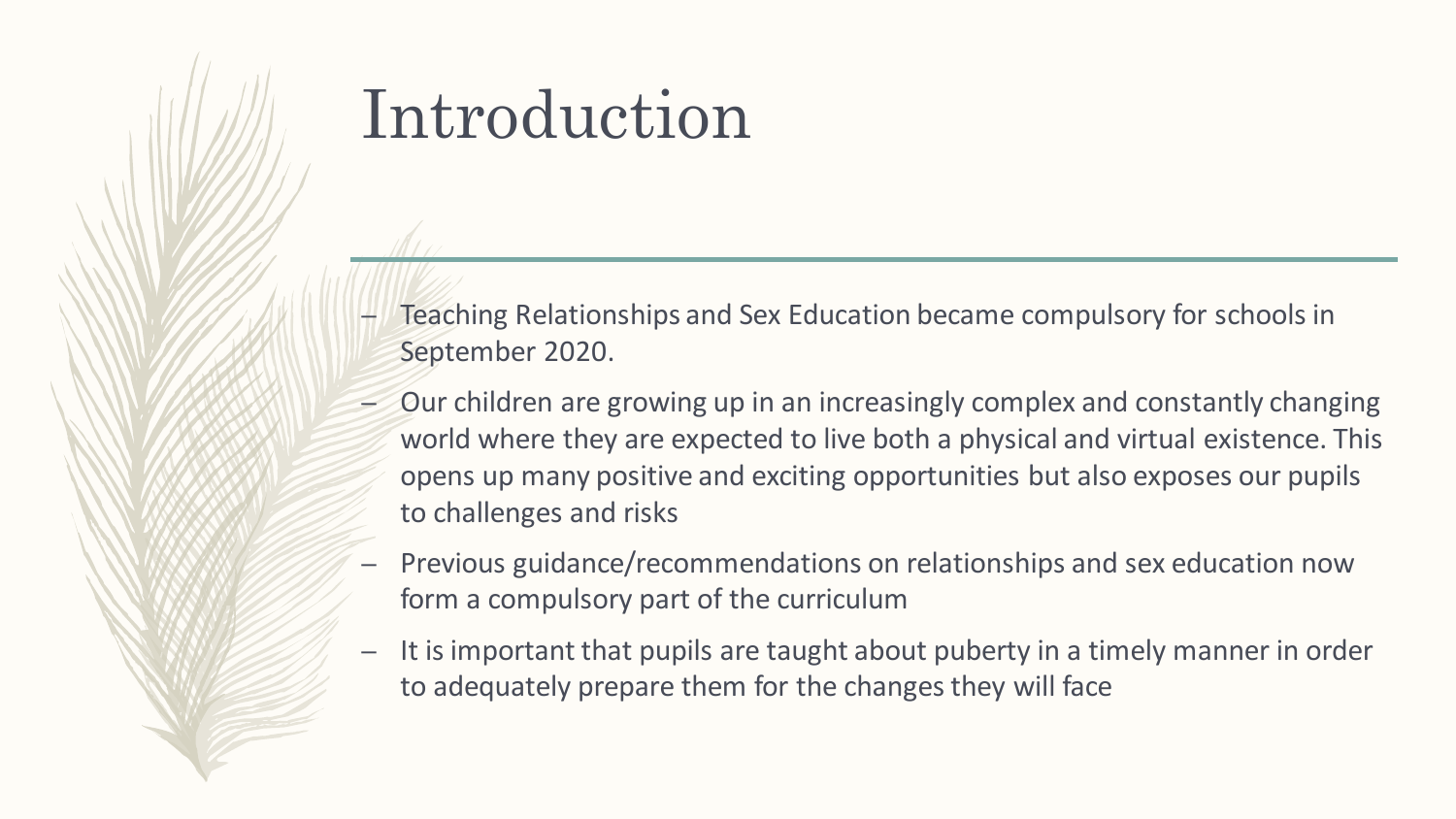# Why is relationships and sex education (RSE) in schools important?

- RSE guides our pupils through physical, moral and emotional development
- $\Box$ It also covers the importance of family life and stable, loving relationships (including friendships)
- Pupils are also taught about empathy, self-respect, confidence, responsibility, staying safe, love and care, resilience and respect towards others
- RSE also plays a significant positive part in pupils developing a sense of 'self' and helping them to understand the roles they will play in a family, community and wider society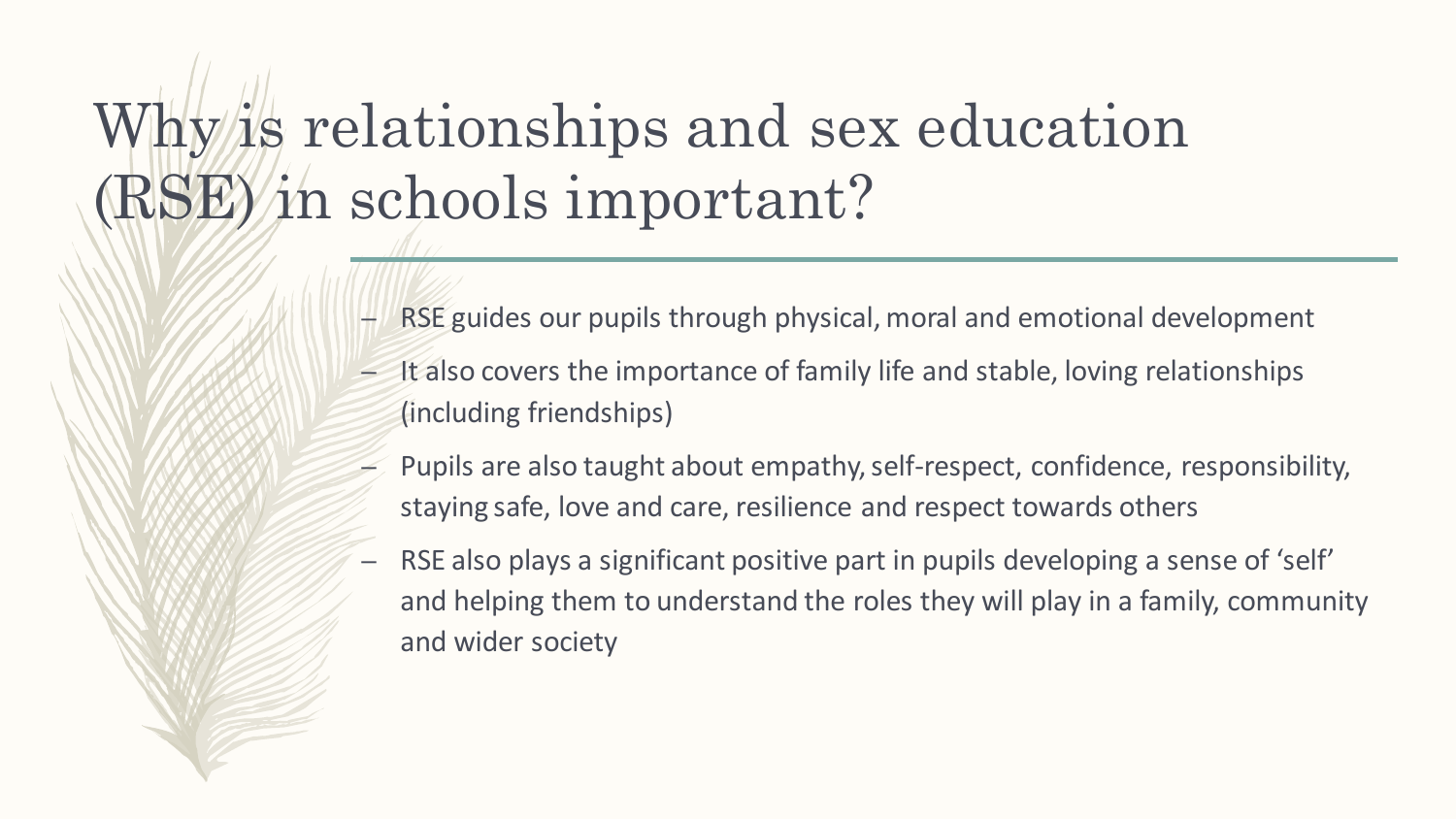# RSE in primary education

- Relationships education is compulsory for all primary school pupils
- Teaching about changes throughout puberty is compulsory as it forms part of the science curriculum
- Sex education is (currently) not compulsory in primary school
- Parents have the right to withdraw their child from sex education (other than that contained within the science curriculum) but not relationships education or teaching about changes which occur during puberty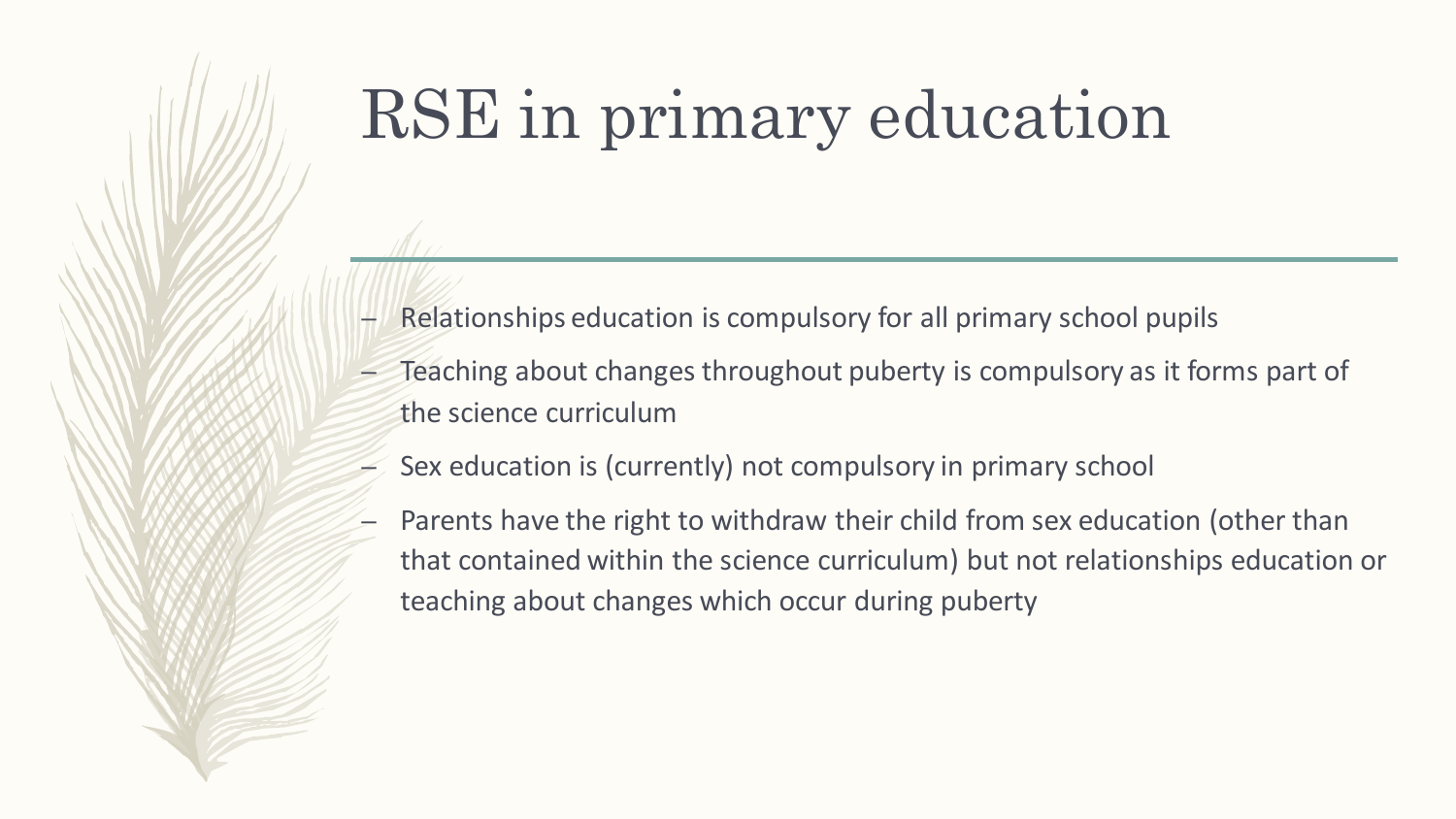# How is RSE taught in our school?

- RSE is taught (largely) as part of our personal, social, health and economic (PSHE) curriculum although some units are covered as part of the science curriculum
- The RSE curriculum is broken into manageable chunks and is clearly sequenced to allow pupils to keep building on prior knowledge, with repetition of key concepts such as building positive relationships, self-respect and respect for others, along with physical and mental well-being
- RSE lessons begin with staff and pupils negotiating ground rules to establish the appropriate atmosphere for learning
- RSE lessons are taught honestly and factually and do not intend to promote any form of sexual orientation
- Lessons are constantly adapted and reviewed to take into consideration the age, maturity and needs of the class so that teaching is always specific and inclusive for all pupils
- Our RSE lessons are taught in years 2, 4 and 6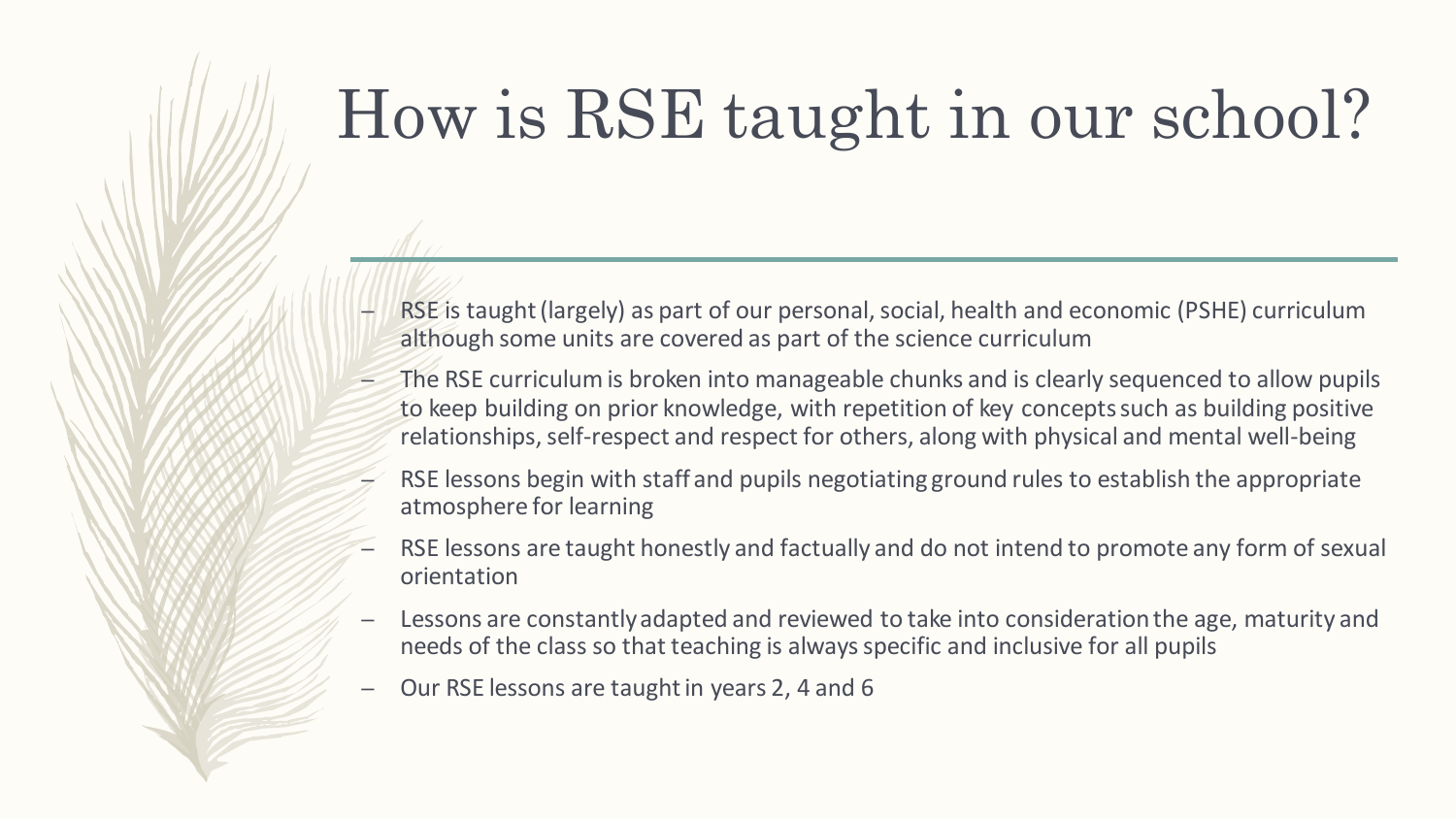# How RSE teaching is supported in school

- RSE is one part of our comprehensive personal, social, health and economic (PSHE) curriculum
- The PSHE curriculum as a whole is designed to teach pupils to make well informed choices relating to their relationships and their physical and mental health
- Lots of other topics are covered such as tobacco, drugs and alcohol education, staying safe online (grooming), getting into debt and money management, media and social media manipulation along with basic first aid
- RSE is an integral part of the PSHE curriculum as relationships, staying safe, dealing with peer pressure and conflict resolution all combine together to give pupils a well rounded understanding of their role in today's society
- The core intention of all PSHE lessons is to protect children and keep them safe by educating them about some of the tougher challenges and choices they may encounter throughout their lives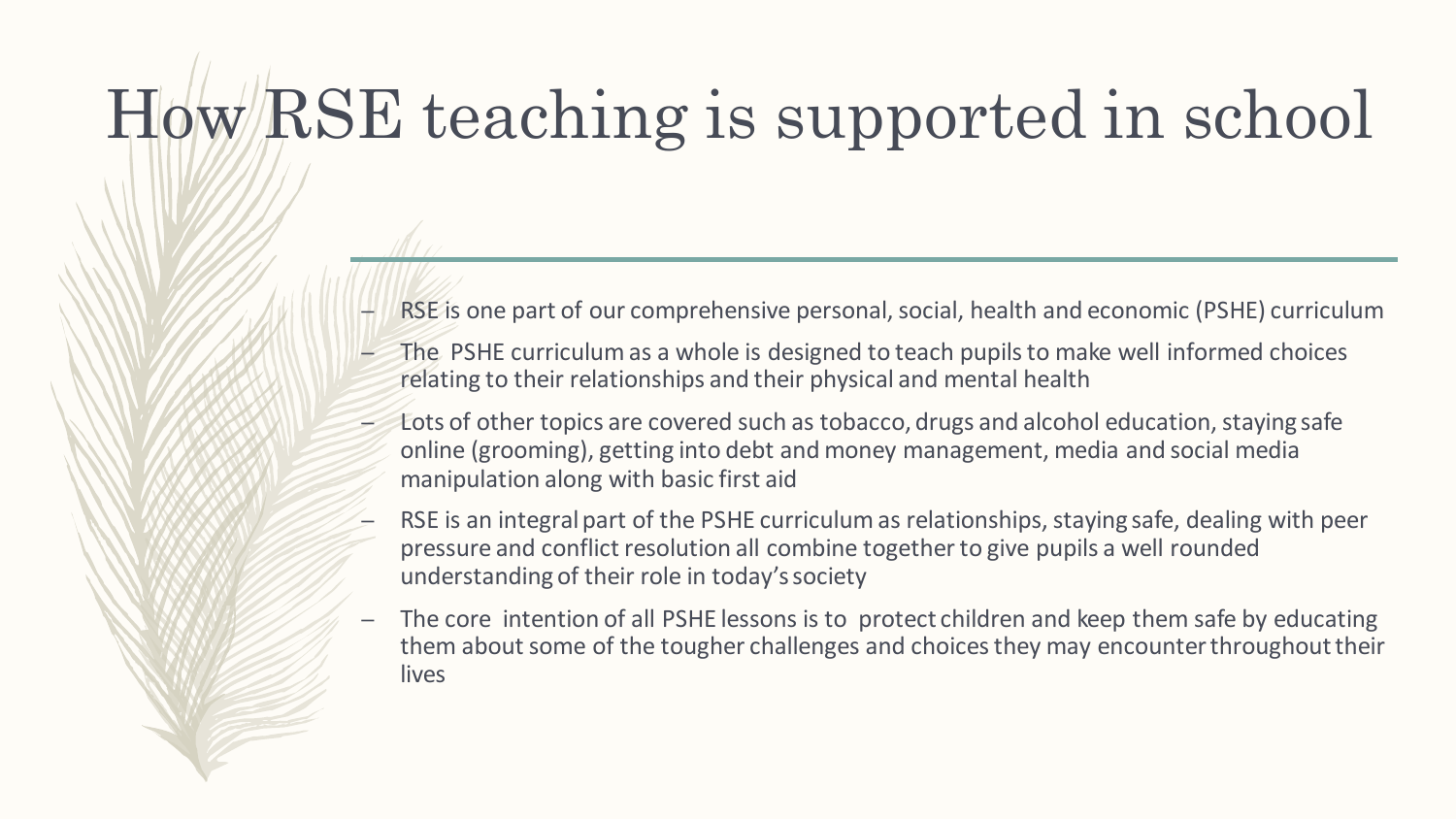# What is actually taught?

- On the following slides is a breakdown of the lesson content for our RSE program of study in years 2, 4 and 6
- The lesson sequences are sometimes switched around and some lessons may require more than one session as the pupils have questions (or just because quality discussion takes over) and it is important we give our pupils time to vocalise and process their thoughts in a safe environment
- All lessons are tailored specifically for the pupils needs. The outcome of lessons will always remain the same but the content may alter to ensure the lesson is appropriate for the maturity and needs of the class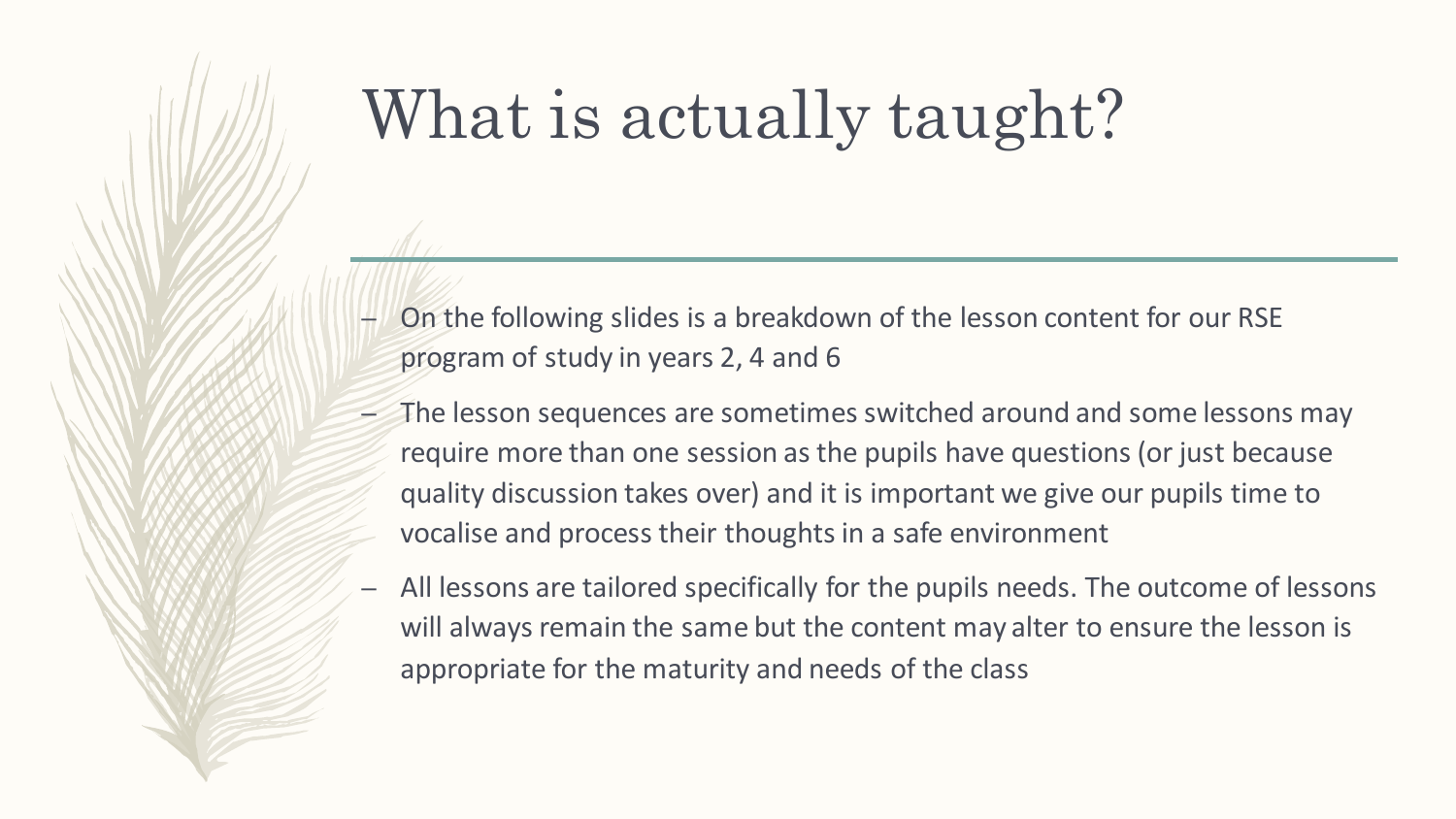# Year 2

- $\pm$  (1) Understand and respect differences and similarities between people know that boys and girls can do the same things and enjoy them. Be aware that some people and TV shows say that 'boys do this' and 'girls do that' but this is not necessarily correct
- 2) Learn biological differences between male and female animals and their role in a life cycle – know that female mammals give birth and nurse their young and know that creation of new life requires a male and a female
- 3) Learn biological differences between male and female children Identify and name male and female sex parts and label them with confidence.
- 4) Learn about growing from young to old and understand they are growing and changing – Identify stages in a human life cycle, recognise ways they have changed since babies, understand that all living things (including humans) start life as babies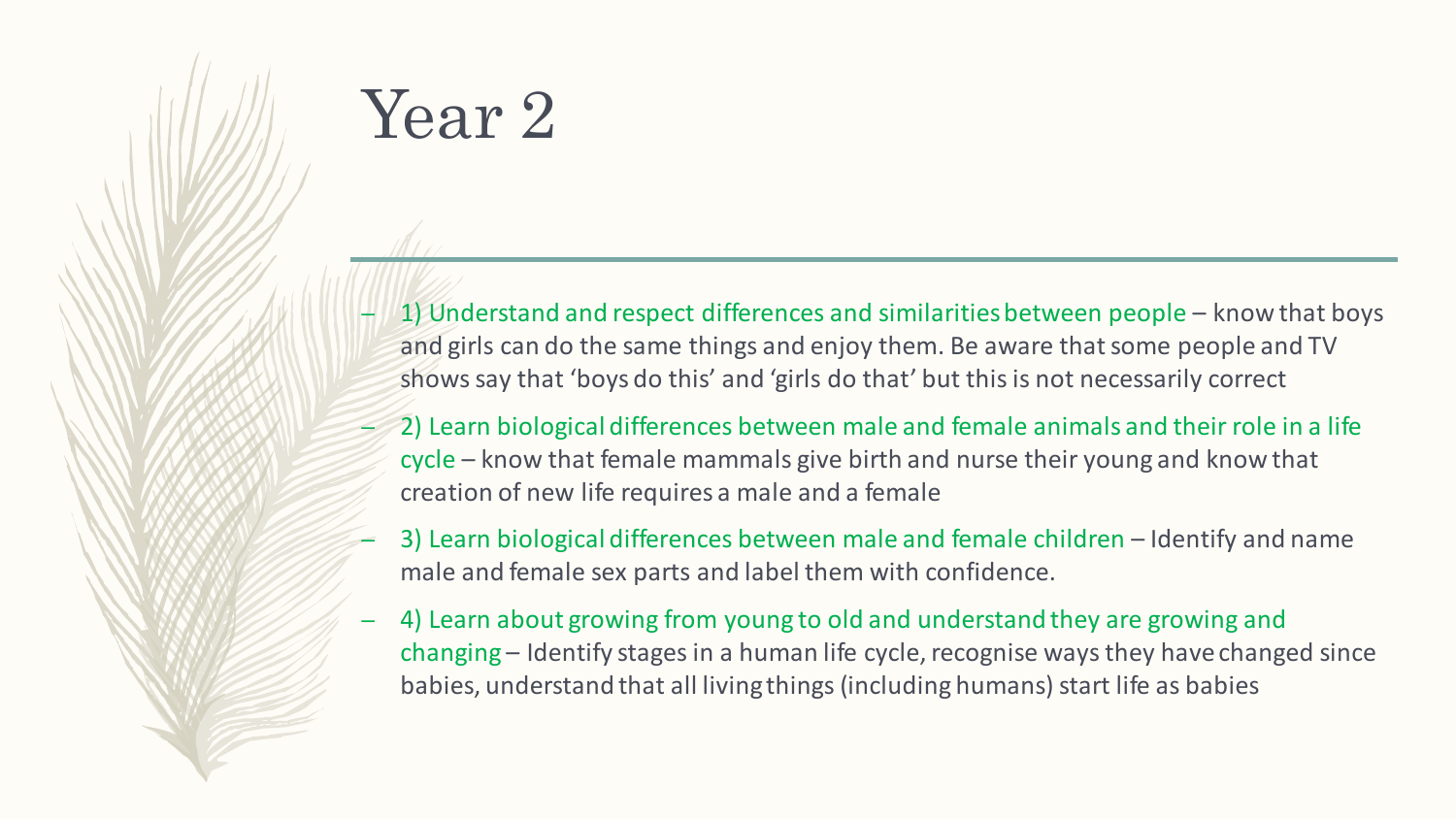## Year 2 - continued

- $-$  5) Learn that everybody needs to be cared for and know ways to care for each other Know that we all have different needs and require different kinds of care, identify ways we can show care towards each other and know that there are times in our life cycle when we will have greater needs and need more care
- 6) Learn about different types of family and how their home-life is special Describe different types of family, identify what is special about their home life and celebrate all families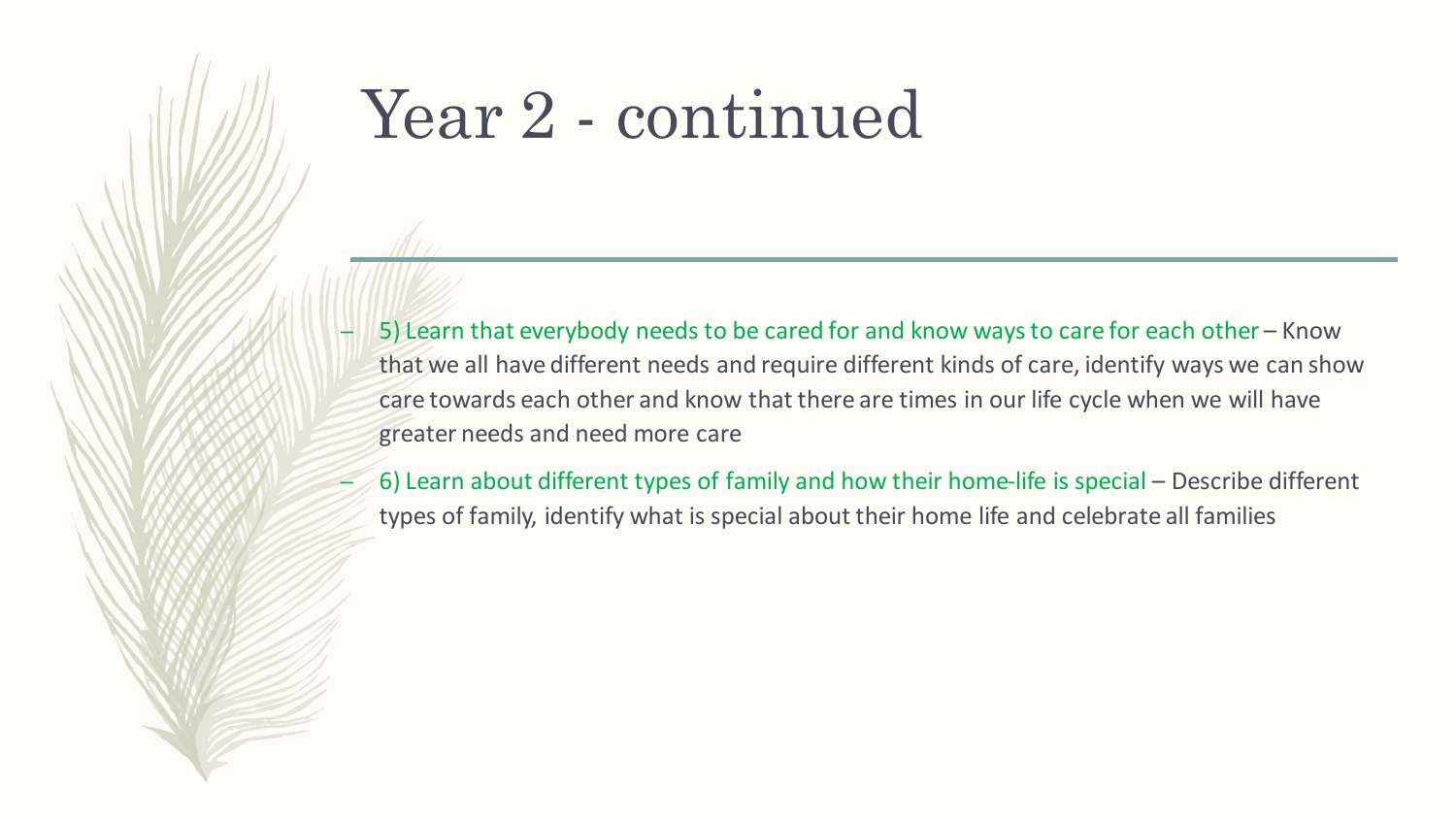## Year 4

- $-$  1) Learn about the way we grow and change throughout the human lifecycle  $$ understand change is individual and ongoing
- $(2)$  Learn about the physical changes associated with puberty  $-$  Pupils are able to define puberty and that changes usually occur between the ages of 8-17 which turn us from children to young adults. Pupils will identify physical changes which occur during puberty and understand that everyone's experience will be different and begin and end at different times
- 3) Pupils learn about menstruation and wet dreams Understand the changes which are happening during menstruation and wet dreams and know how to manage them and who to go to for support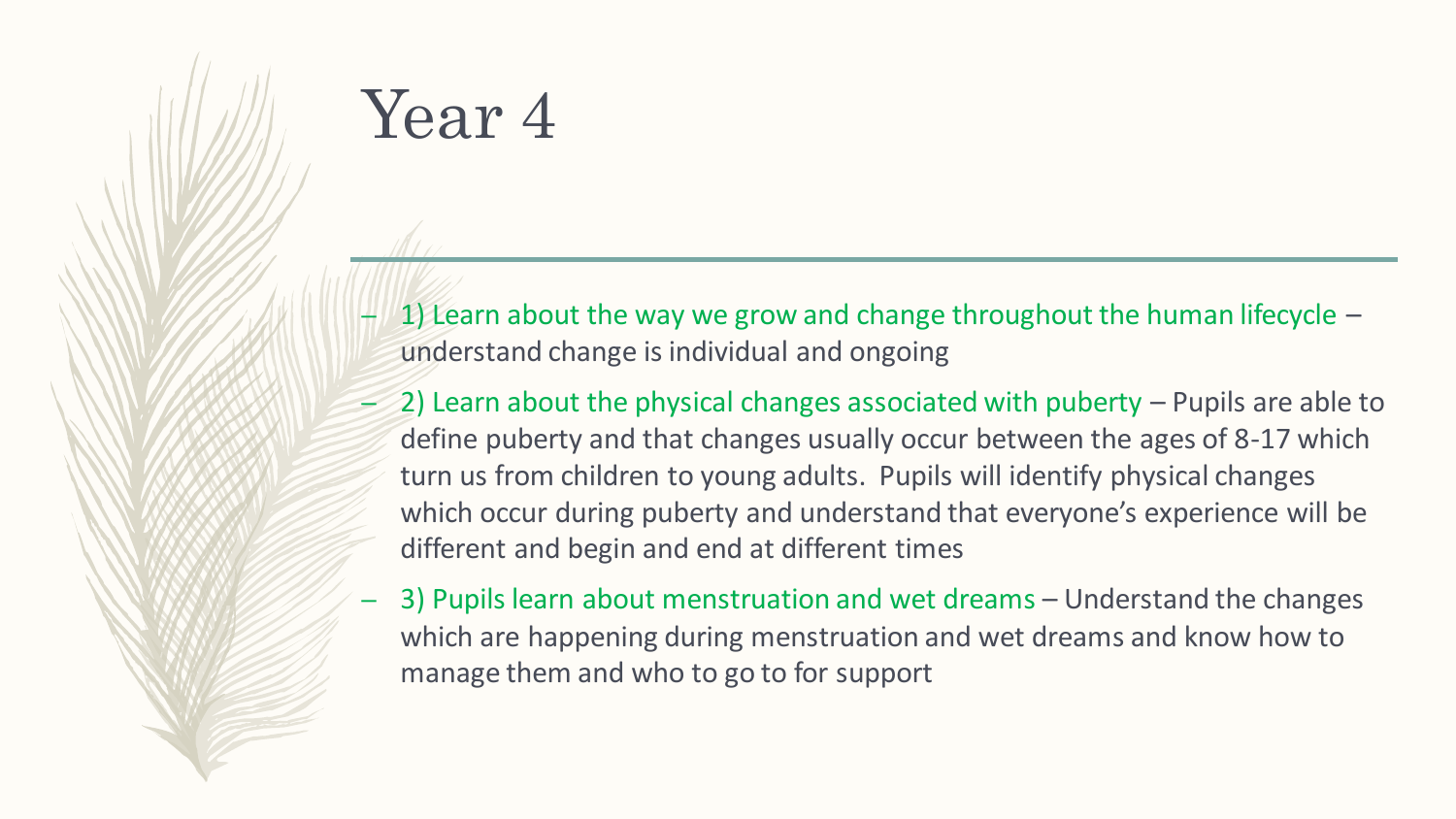#### Year 4 - continued

- $-$  4) Learn about the impact of puberty on physical hygiene and strategies for managing this – explain how puberty affects body hygiene, describe how to care for their bodies during puberty and challenge gender stereotypes about hygiene and grooming
- 5) Learn how puberty can affect emotions and behaviour and learn strategies for dealing with this – describe how feelings and behaviour can change during puberty and devise strategies for dealing or managing this
- 6) Learn strategies to deal with feelings in the context of relationships identify feelings and understand how they affect behaviour, including those of parents and carers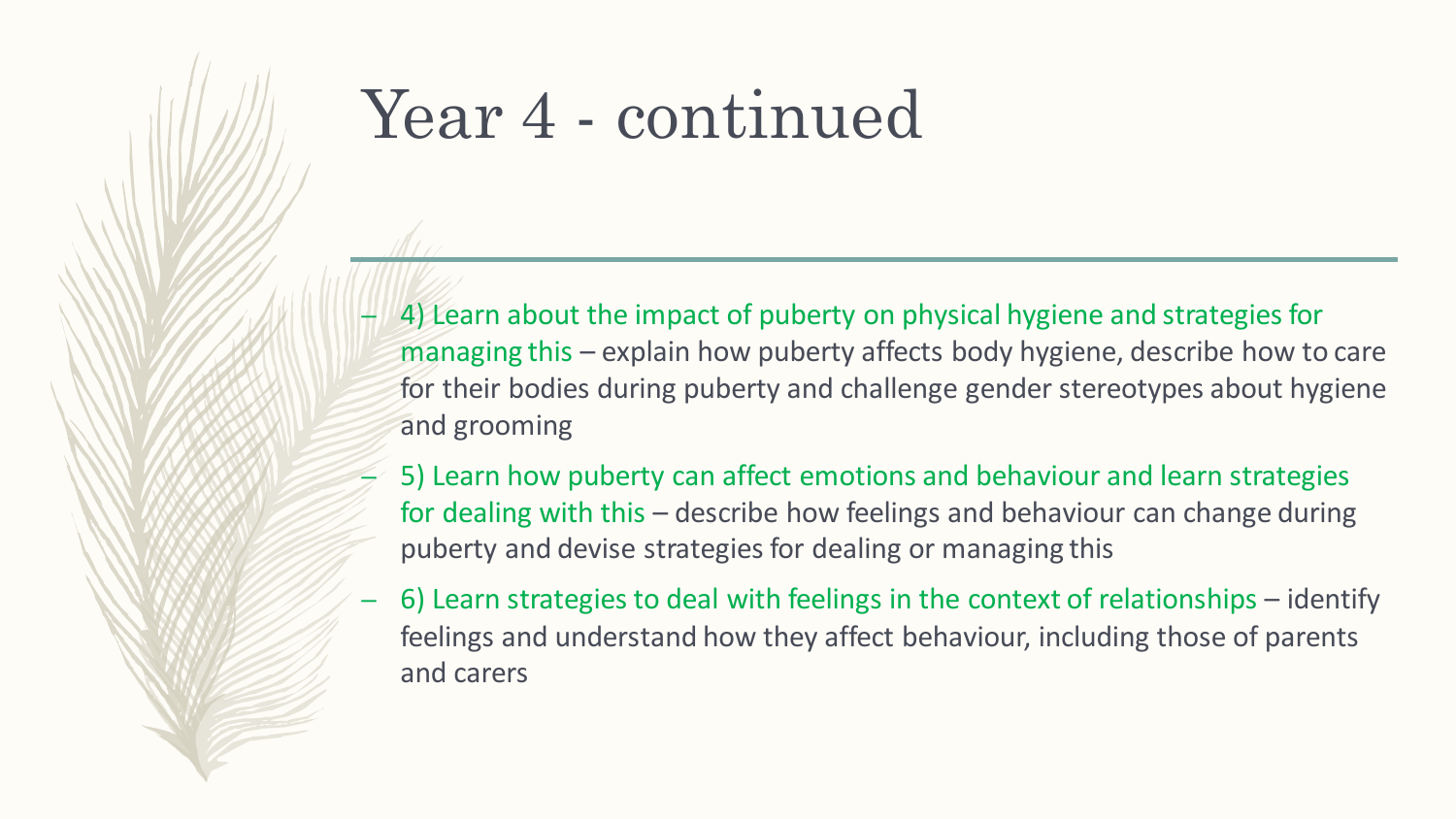#### Year 4 - continued

 $-$  7) Learn to answer each others questions about puberty with confidence and know where to go to seek support and advice if they need it  $-$  identify quality sources of information and support. Use appropriate language to discuss puberty and be confident to answer each others' questions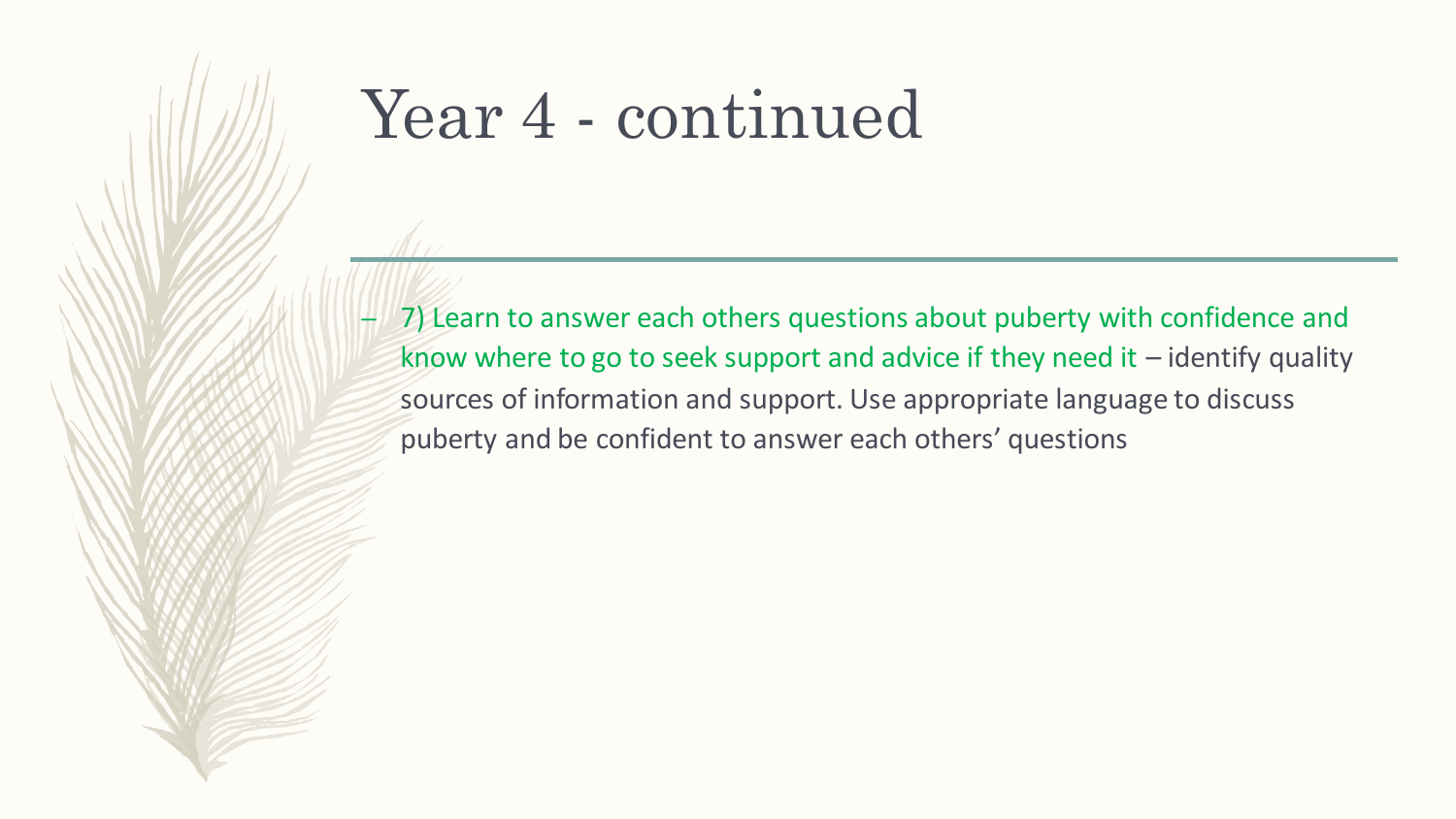# Year 6

- 1) Learn about changes in puberty (recap) identify physical, emotional and behavioural changes that occur in puberty for both males and females and understand that changes during puberty are linked to sexual maturity
- 2) Learn to consider different attitudes and values around gender stereotyping and sexuality and consider their origin and impact – understand how attitudes and values about gender may be affected by factors such as religion or culture, recognise and challenge stereotypes and understand how media messages can cause inequality of opportunity or affect behaviour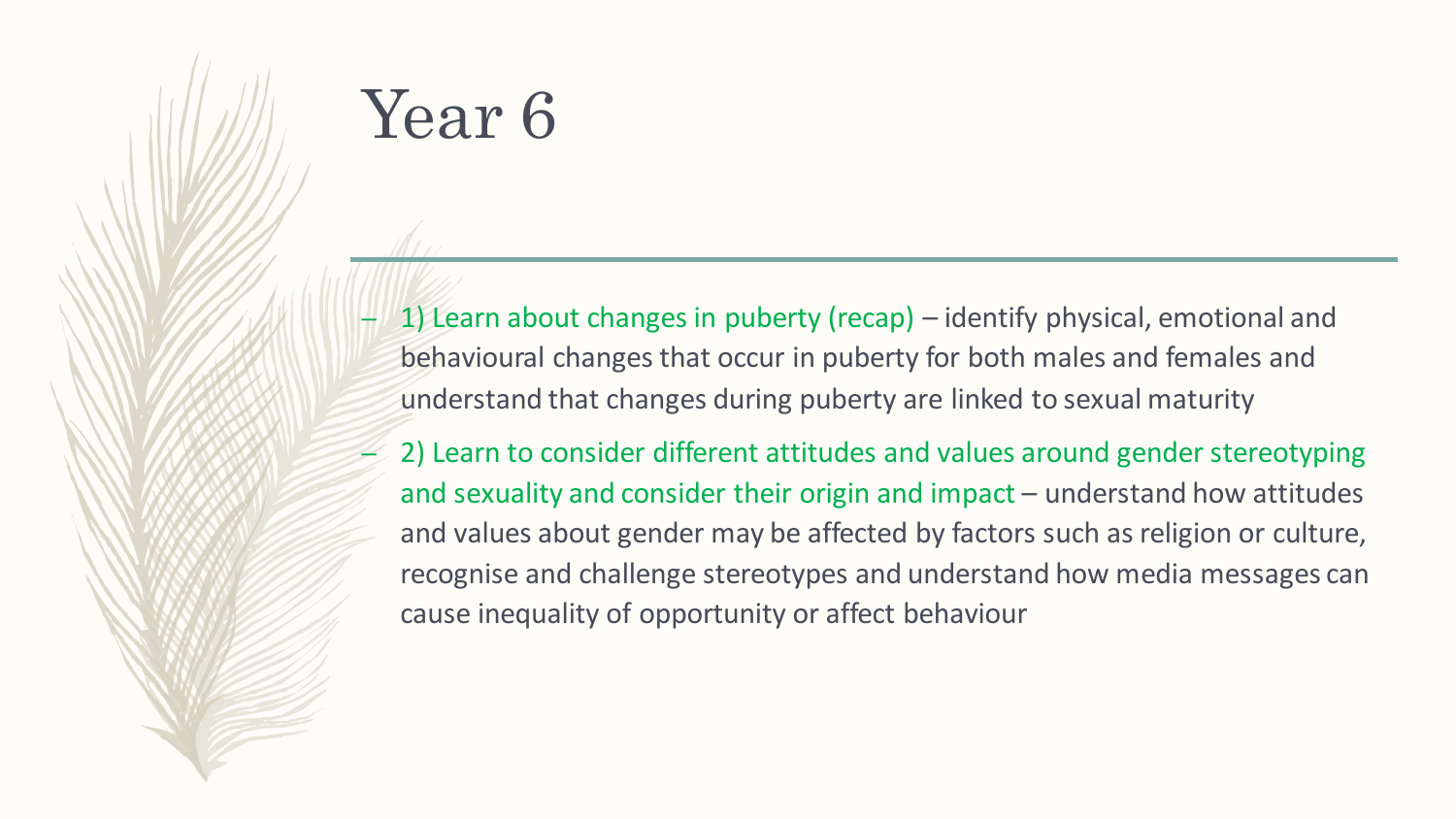## Year 6 - continued

- 3) Learn what values are important to them in relationships and appreciate the importance of friendships in intimate relationships – identify positive qualities and expectations from a variety of relationships , explain similarities and differences between friendships and intimate relationships, describe different types of intimate relationships including marriage, understand that sexual intercourse or making love may be one part of an intimate relationship between adults
- 4) Learn about human reproduction in the context of the human lifecycle  $-$  can name the male and female reproductive organs, learn that sexual intercourse is related to conception